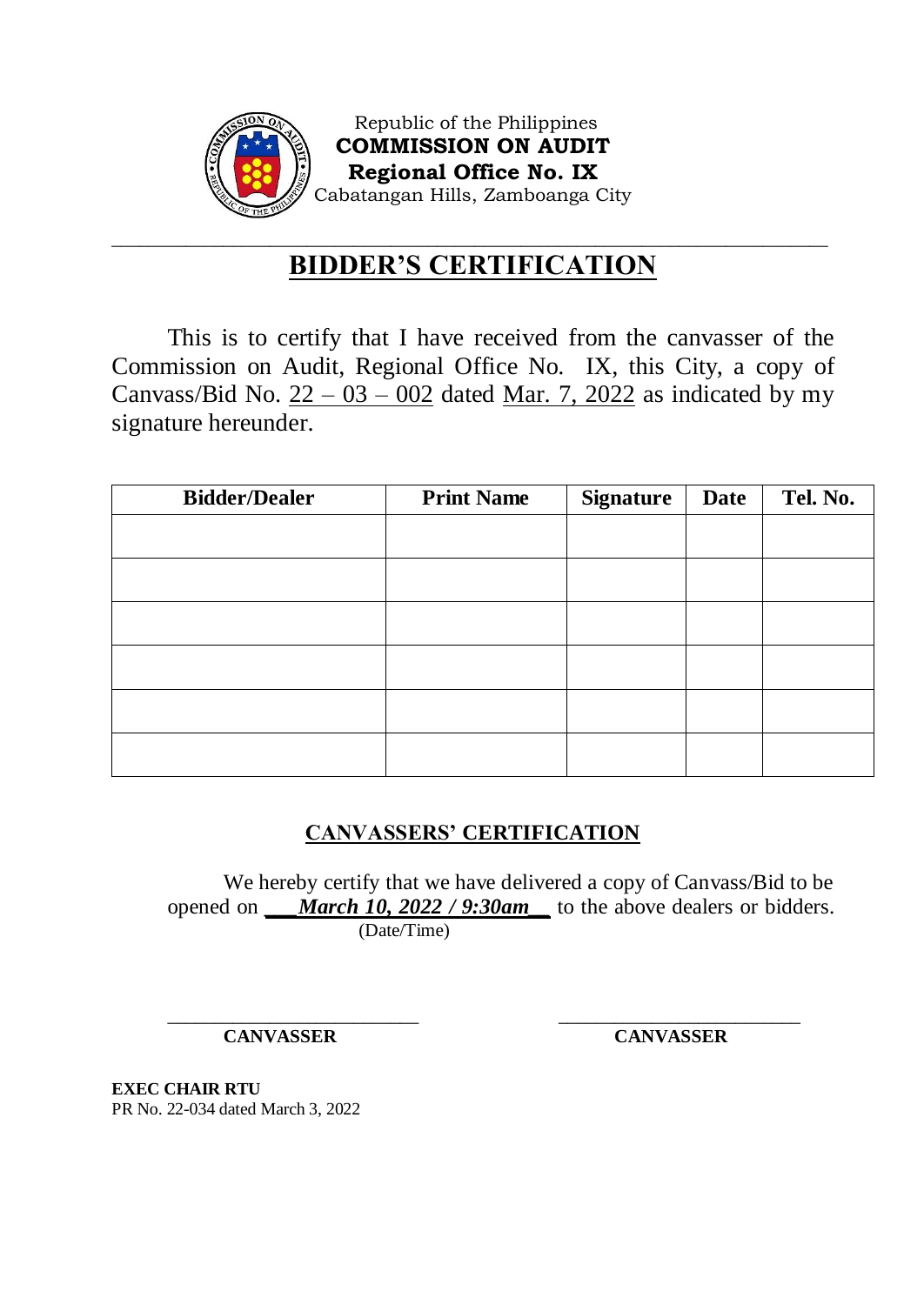#### Republic of the Philippines Commission on Audit Cabatangan Hills, Zamboanga City –7000 Tel. No. 955-5883

Name of the Procuring Entity **PR No. PR No. PR No. PR No.** 

PR No. 22-034 dated March 3, 2022 EXEC CHAIR RTU

Standard Form Number:SF-Good-60

### **Revised on : May 24,2004 Date: Date: Date: Date: Date: Date: Date: Date: Date: Date: Date: Date: Date: Date: Date: Date: Date: Date: Date: Date: Date: Date: Date: Date: Da**

**Standard form Title: Requested for Quotation Quotation No. 22-03-002**

#### **Company Name: \_\_\_\_\_\_\_\_\_\_\_\_\_\_\_\_\_\_\_\_\_\_\_\_\_\_\_\_\_\_\_\_\_\_\_\_\_**

**Address: \_\_\_\_\_\_\_\_\_\_\_\_\_\_\_\_\_\_\_\_\_\_\_\_\_\_\_\_\_\_\_\_\_\_\_\_\_\_\_**

Please quote your lowest price on the item/s listed below, subject to the General Conditions on the last page, stating shortest time of delivery and submit your quotation duly signed by your representative not later than March 10, 2022, 9:30 AM **\_\_\_\_\_\_\_\_\_\_\_\_\_\_\_\_.** In the return attached herewith

*NOTE:*

- 1. ALL ENTRIES MAY BE TYPEWRITTEN OR HANDWRITTEN
- 2 .DELIVERY PERIOD **\_\_30**\_ CALENDAR DAYS
- 3. WARRANTY SHALL BE FOR A PERIOD OF SIX (6) MONTHS FOR SUPPLIES & MATERIALS, ONE (1)
- YEAR FOR EQUIPMENT,FROM THE DATE OF ACCEPTANCE BY THE PROCURING ENTITY.
- 4. PRICE VALIDITY SHALL BE FOR THE PERIOD OF \_\_\_\_\_\_**\_\_**\_\_\_\_\_\_ CALENDAR DAYS

5. PHILGEPS REGISTRATION CERTIFICATION/NUMBER & BUSINESS PERMIT SHALL BE ATTACHED UPON SUBMISSION OF THE QUOTATION

|     |                                                                   | <b>ABC</b> |              | 72,500.00         |                     |  |
|-----|-------------------------------------------------------------------|------------|--------------|-------------------|---------------------|--|
| No. | <b>ITEM DESCRIPTION</b>                                           | QTY.       | Unit         | <b>Unit Price</b> | <b>Total Amount</b> |  |
|     |                                                                   |            |              |                   |                     |  |
|     | <b>EXECUTIVE OFFICE CHAIR</b>                                     | 5          | <b>UNITS</b> |                   |                     |  |
|     | High back Mesh Executive Chair                                    |            |              |                   |                     |  |
|     | Legrest/Footrest                                                  |            |              |                   |                     |  |
|     | 360° Swivel                                                       |            |              |                   |                     |  |
|     | Chome Plated Steel Star Base                                      |            |              |                   |                     |  |
|     | Tubular Steel Lumbar Support                                      |            |              |                   |                     |  |
|     | Dimension: 50cm x 46cm x 115cm (430FJNS3Y)                        |            |              |                   |                     |  |
|     |                                                                   |            |              |                   |                     |  |
|     |                                                                   |            |              |                   |                     |  |
|     |                                                                   |            |              |                   |                     |  |
|     |                                                                   |            |              |                   |                     |  |
|     |                                                                   |            |              |                   |                     |  |
|     |                                                                   |            |              |                   |                     |  |
|     |                                                                   |            |              |                   |                     |  |
|     |                                                                   |            |              |                   |                     |  |
|     |                                                                   |            |              |                   |                     |  |
|     |                                                                   |            |              |                   |                     |  |
|     |                                                                   |            |              |                   |                     |  |
|     | Area of Delivery & Assembly: COA ROIX, Cabatangan, Zamboanga City |            |              |                   |                     |  |

(Signature over Printed Name of Bidder)

(PhilGEPS Registration Number)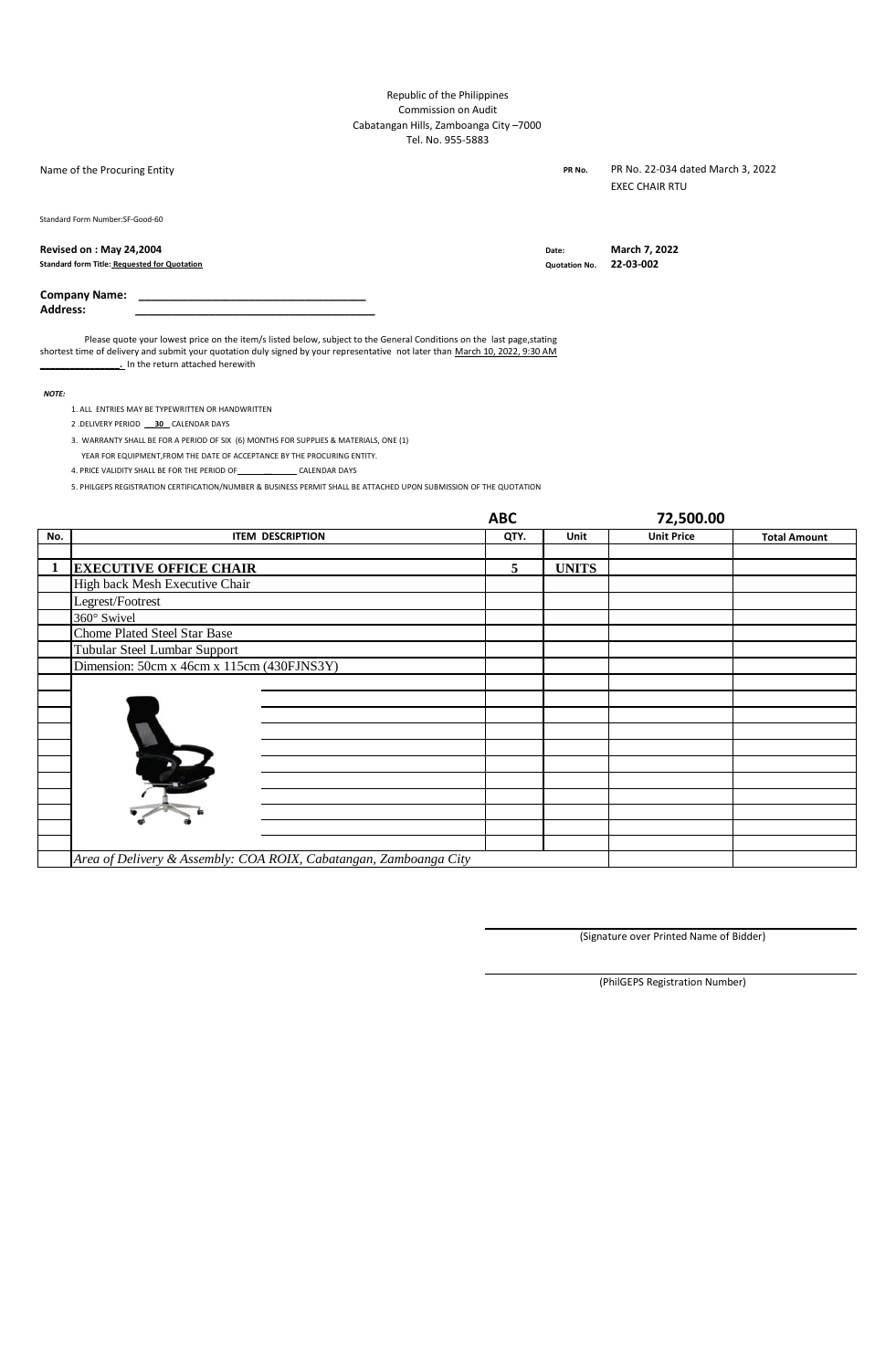

Central Portal for<br>Philippine Government<br>Procurement Oppurtunities

**[Help](javascript:void(window.open()** 

# Bid Notice Abstract

### Request for Quotation (RFQ)

| <b>Reference Number</b>                                                                                                                                                                                                                 | 8499363                                                                                                               |                                                          |                                            |  |  |  |
|-----------------------------------------------------------------------------------------------------------------------------------------------------------------------------------------------------------------------------------------|-----------------------------------------------------------------------------------------------------------------------|----------------------------------------------------------|--------------------------------------------|--|--|--|
| <b>Procuring Entity</b>                                                                                                                                                                                                                 | COMMISSION ON AUDIT - REGION IX                                                                                       |                                                          |                                            |  |  |  |
| Title                                                                                                                                                                                                                                   | <b>EXECUTIVE OFFICE CHAIR</b>                                                                                         |                                                          |                                            |  |  |  |
| <b>Area of Delivery</b>                                                                                                                                                                                                                 | Zamboanga Del Sur                                                                                                     |                                                          |                                            |  |  |  |
| <b>Solicitation Number:</b>                                                                                                                                                                                                             | 22-03-002                                                                                                             | <b>Status</b>                                            | Pending                                    |  |  |  |
| <b>Trade Agreement:</b>                                                                                                                                                                                                                 | Implementing Rules and<br>Regulations                                                                                 |                                                          |                                            |  |  |  |
| <b>Procurement Mode:</b>                                                                                                                                                                                                                | Shopping                                                                                                              | <b>Associated Components</b>                             |                                            |  |  |  |
| <b>Classification:</b>                                                                                                                                                                                                                  | Goods                                                                                                                 |                                                          |                                            |  |  |  |
| Category:                                                                                                                                                                                                                               | Furniture                                                                                                             | <b>Bid Supplements</b>                                   | 0                                          |  |  |  |
| <b>Approved Budget for the</b><br>Contract:                                                                                                                                                                                             | PHP 72,500.00                                                                                                         |                                                          |                                            |  |  |  |
| <b>Delivery Period:</b>                                                                                                                                                                                                                 | 30 Day/s                                                                                                              |                                                          |                                            |  |  |  |
| <b>Client Agency:</b>                                                                                                                                                                                                                   |                                                                                                                       | <b>Document Request List</b>                             | 0                                          |  |  |  |
| <b>Contact Person:</b>                                                                                                                                                                                                                  | Arnold P Bejar<br><b>BAC Secretariat</b><br>Cabatangan Regional<br>Government Complex                                 | <b>Date Published</b>                                    | 08/03/2022                                 |  |  |  |
|                                                                                                                                                                                                                                         | Cabatangan Hills, Barangay<br>Cabatangan<br>Zamboanga City<br>Zamboanga City<br>Zamboanga Del Sur<br>Philippines 7000 | <b>Last Updated / Time</b><br><b>Closing Date / Time</b> | 07/03/2022 10:57 AM<br>10/03/2022 09:30 AM |  |  |  |
|                                                                                                                                                                                                                                         | 63-997-9788858                                                                                                        |                                                          |                                            |  |  |  |
|                                                                                                                                                                                                                                         | bacsec.coaro9@gmail.com                                                                                               |                                                          |                                            |  |  |  |
| <b>Description</b><br>5 UNITS EXECUTIVE OFFICE CHAIR<br>High back Mesh Executive Chair<br>Legrest/Footrest<br>360° Swivel<br>Chome Plated Steel Star Base<br>Tubular Steel Lumbar Support<br>Dimension: 50cm x 46cm x 115cm (430FJNS3Y) |                                                                                                                       |                                                          |                                            |  |  |  |
| <b>Created by</b>                                                                                                                                                                                                                       | Arnold P Bejar                                                                                                        |                                                          |                                            |  |  |  |

Date Created 07/03/2022

The PhilGEPS team is not responsible for any typographical errors or misinformation presented in the system.